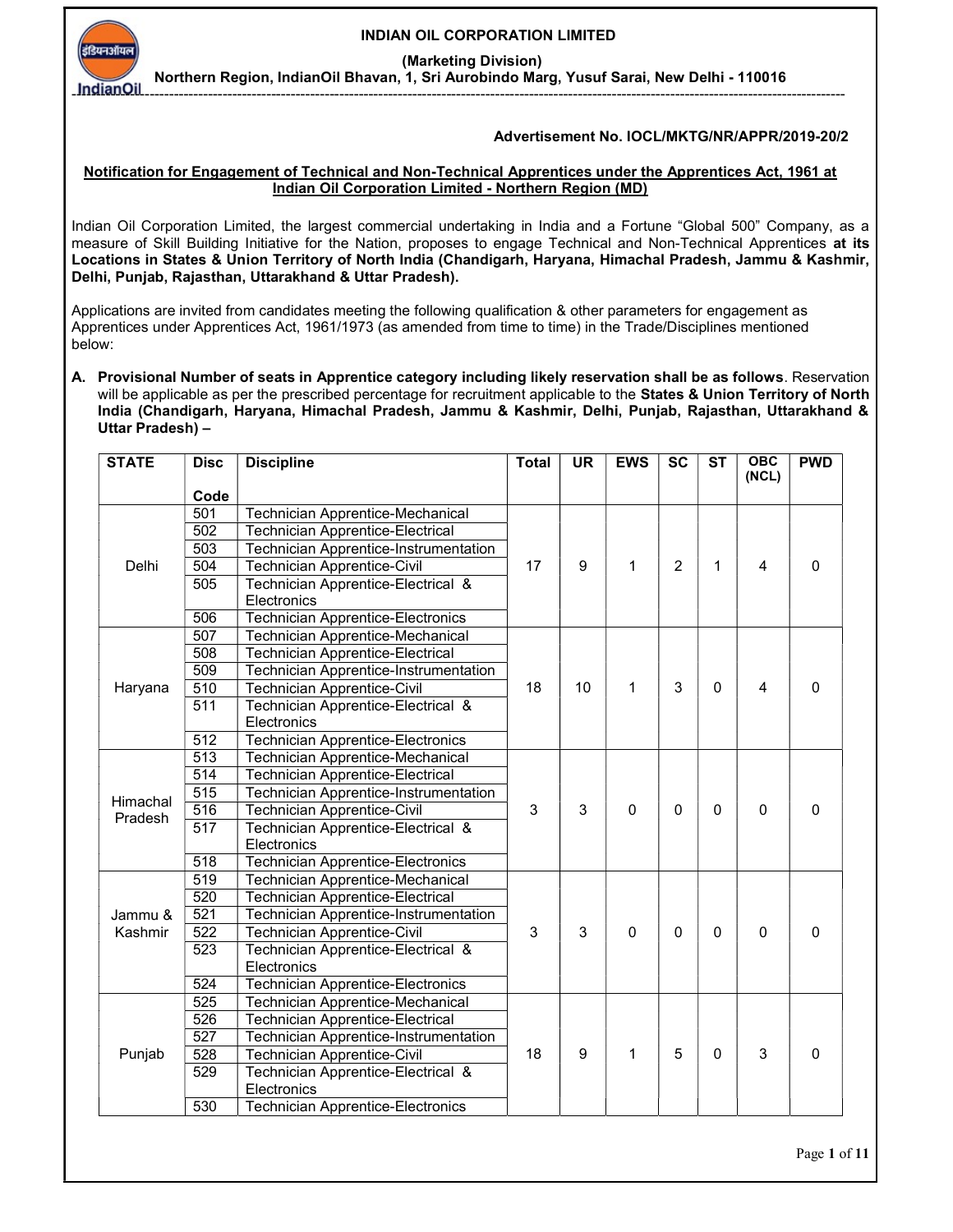|                  | 531              | Technician Apprentice-Mechanical         |    |    |              |                |                |    |   |
|------------------|------------------|------------------------------------------|----|----|--------------|----------------|----------------|----|---|
|                  | 532              | <b>Technician Apprentice-Electrical</b>  |    |    |              |                |                |    |   |
| Rajasthan        | 533              | Technician Apprentice-Instrumentation    |    |    |              |                |                | 3  | 0 |
|                  | $\overline{534}$ | <b>Technician Apprentice-Civil</b>       | 17 | 9  | 1            | 2              | 2              |    |   |
|                  | 535              | Technician Apprentice-Electrical &       |    |    |              |                |                |    |   |
|                  |                  | Electronics                              |    |    |              |                |                |    |   |
|                  | 536              | <b>Technician Apprentice-Electronics</b> |    |    |              |                |                |    |   |
|                  | 537              | Technician Apprentice-Mechanical         |    |    |              | 10             |                |    |   |
|                  | 538              | <b>Technician Apprentice-Electrical</b>  |    |    |              |                |                |    |   |
|                  | 539              | Technician Apprentice-Instrumentation    |    | 22 | 4            |                | 0              | 12 | 0 |
| Uttar<br>Pradesh | 540              | <b>Technician Apprentice-Civil</b>       | 48 |    |              |                |                |    |   |
|                  | 541              | Technician Apprentice-Electrical &       |    |    |              |                |                |    |   |
|                  |                  | Electronics                              |    |    |              |                |                |    |   |
|                  | 542              | <b>Technician Apprentice-Electronics</b> |    |    |              |                |                |    |   |
|                  | 543              | <b>Technician Apprentice-Mechanical</b>  |    |    | 0            |                |                | 0  |   |
|                  | 544              | <b>Technician Apprentice-Electrical</b>  |    |    |              |                |                |    |   |
| Uttara           | 545              | Technician Apprentice-Instrumentation    |    |    |              | 0              | 0              |    |   |
| khand            | 546              | <b>Technician Apprentice-Civil</b>       | 4  | 4  |              |                |                |    | 0 |
|                  | 547              | Technician Apprentice-Electrical &       |    |    |              |                |                |    |   |
|                  |                  | Electronics                              |    |    |              |                |                |    |   |
|                  | 548              | <b>Technician Apprentice-Electronics</b> |    |    |              |                |                |    |   |
|                  | 549              | Trade Apprentice - Fitter                |    |    | 1            |                |                |    |   |
|                  | 550              | Trade Apprentice - Electrician           |    |    |              |                |                |    |   |
|                  | 551              | Trade Apprentice - Electronics           |    |    |              |                |                | 4  |   |
| Delhi            |                  | Mechanic                                 | 17 | 9  |              | $\overline{2}$ | 1              |    | 0 |
|                  | 552              | Trade Apprentice - Instrument            |    |    |              |                |                |    |   |
|                  |                  | Mechanic                                 |    |    |              |                |                |    |   |
|                  | 553              | Trade Apprentice - Machinist             |    |    |              |                |                |    |   |
|                  | 554              | Trade Apprentice - Fitter                | 18 |    |              |                |                |    |   |
|                  | 555              | Trade Apprentice - Electrician           |    | 10 | $\mathbf{1}$ |                | 0              | 4  | 0 |
|                  | 556              | Trade Apprentice - Electronics           |    |    |              | 3              |                |    |   |
| Haryana          |                  | Mechanic                                 |    |    |              |                |                |    |   |
|                  | 557              | Trade Apprentice - Instrument            |    |    |              |                |                |    |   |
|                  |                  | Mechanic                                 |    |    |              |                |                |    |   |
|                  | 558              | Trade Apprentice - Machinist             |    |    |              |                |                |    |   |
|                  | 559              | Trade Apprentice - Fitter                | 3  | 3  | 0            | 0              | 0              | 0  |   |
|                  | 560              | Trade Apprentice - Electrician           |    |    |              |                |                |    |   |
|                  | 561              | Trade Apprentice - Electronics           |    |    |              |                |                |    |   |
| Himachal         |                  | Mechanic                                 |    |    |              |                |                |    | 0 |
| Pradesh          | 562              | Trade Apprentice - Instrument            |    |    |              |                |                |    |   |
|                  |                  | Mechanic                                 |    |    |              |                |                |    |   |
|                  | 563              | Trade Apprentice - Machinist             |    |    |              |                |                |    |   |
|                  | 564              | Trade Apprentice - Fitter                | 3  | 3  | 0            | 0              | 0              |    |   |
|                  | 565              | Trade Apprentice - Electrician           |    |    |              |                |                |    |   |
| Jammu &          | 566              | Trade Apprentice - Electronics           |    |    |              |                |                | 0  |   |
| Kashmir          |                  | Mechanic                                 |    |    |              |                |                |    | 0 |
|                  | 567              | Trade Apprentice - Instrument            |    |    |              |                |                |    |   |
|                  |                  | Mechanic                                 |    |    |              |                |                |    |   |
|                  | 568              | Trade Apprentice - Machinist             |    |    |              |                |                |    |   |
| Punjab           | 569              | Trade Apprentice - Fitter                |    |    |              |                |                |    |   |
|                  | 570              | Trade Apprentice - Electrician           | 18 |    | 1            | 5              | 0              |    |   |
|                  | 571              | Trade Apprentice - Electronics           |    | 9  |              |                |                | 3  |   |
|                  |                  | Mechanic                                 |    |    |              |                |                |    | 0 |
|                  | 572              | Trade Apprentice - Instrument            |    |    |              |                |                |    |   |
|                  |                  | Mechanic                                 |    |    |              |                |                |    |   |
|                  | 573              | Trade Apprentice - Machinist             | 17 | 9  | $\mathbf{1}$ | $\overline{2}$ | $\overline{2}$ | 3  |   |
|                  | 574              | Trade Apprentice - Fitter                |    |    |              |                |                |    |   |
|                  | 575              | Trade Apprentice - Electrician           |    |    |              |                |                |    |   |
|                  | 576              | Trade Apprentice - Electronics           |    |    |              |                |                |    |   |
| Rajasthan        |                  | Mechanic                                 |    |    |              |                |                |    | 0 |
|                  |                  | Trade Apprentice - Instrument            |    |    |              |                |                |    |   |
|                  | 577              |                                          |    |    |              |                |                |    |   |
|                  | 578              | Mechanic<br>Trade Apprentice - Machinist |    |    |              |                |                |    |   |

Page 2 of 11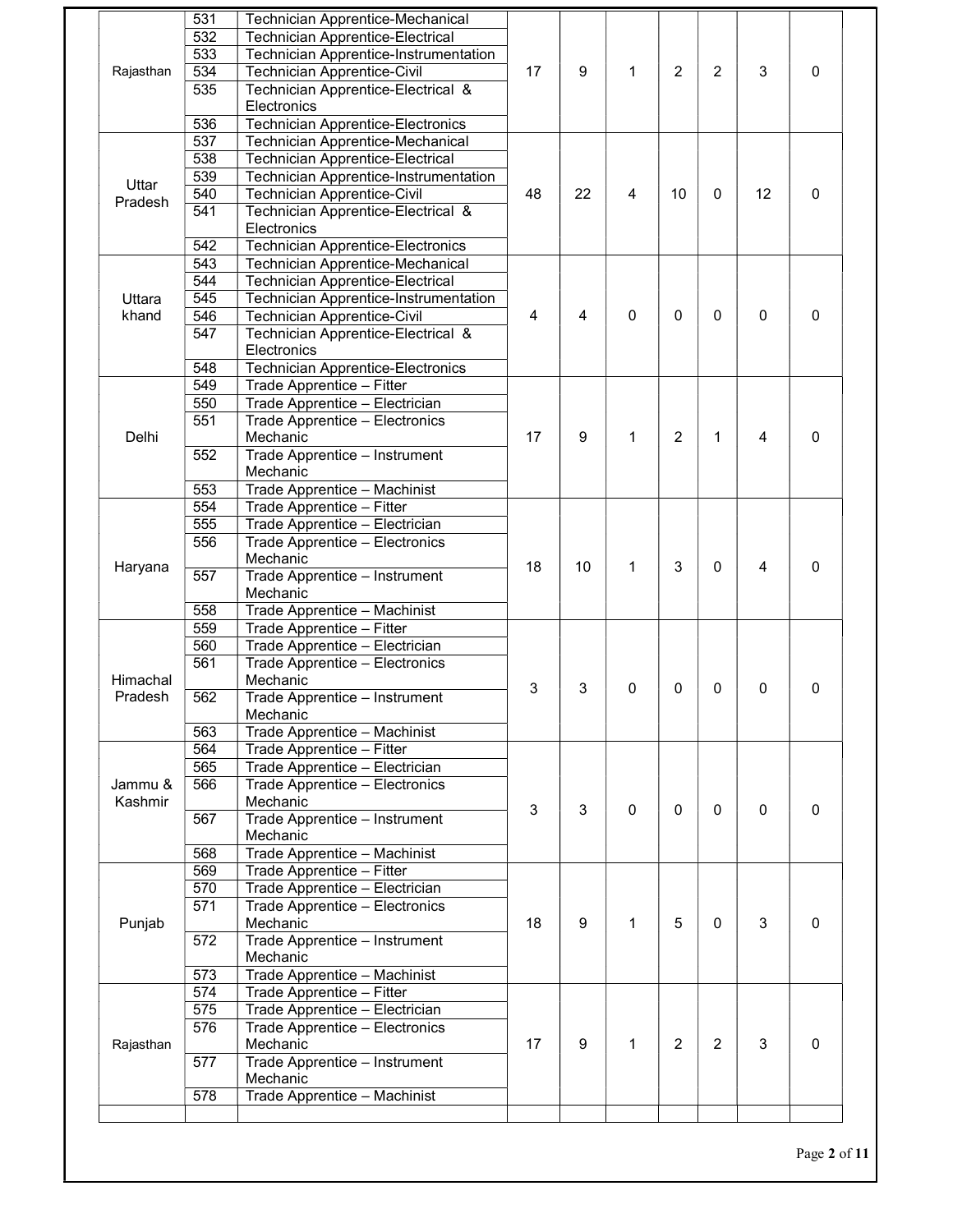|              | 579 | Trade Apprentice - Fitter      |                |                |                 |                |                |                 |             |
|--------------|-----|--------------------------------|----------------|----------------|-----------------|----------------|----------------|-----------------|-------------|
|              | 580 | Trade Apprentice - Electrician |                |                |                 |                |                |                 |             |
|              | 581 | Trade Apprentice - Electronics |                |                |                 |                |                |                 |             |
| Uttar        |     | Mechanic                       | 49             | 22             | 4               | 10             | $\Omega$       | 13              | 0           |
| Pradesh      | 582 | Trade Apprentice - Instrument  |                |                |                 |                |                |                 |             |
|              |     | Mechanic                       |                |                |                 |                |                |                 |             |
|              | 583 | Trade Apprentice - Machinist   |                |                |                 |                |                |                 |             |
|              | 584 | Trade Apprentice - Fitter      |                |                |                 |                |                |                 |             |
|              | 585 | Trade Apprentice - Electrician |                |                |                 |                |                |                 |             |
| Uttara       | 586 | Trade Apprentice - Electronics |                |                |                 |                |                |                 |             |
| khand        |     | Mechanic                       | $\overline{4}$ | 4              | 0               | $\Omega$       | $\Omega$       | $\mathbf 0$     | $\mathbf 0$ |
|              | 587 | Trade Apprentice - Instrument  |                |                |                 |                |                |                 |             |
|              |     | Mechanic                       |                |                |                 |                |                |                 |             |
|              | 588 | Trade Apprentice - Machinist   |                |                |                 |                |                |                 |             |
| Chandigarh   | 589 |                                | $\overline{2}$ | 2              | 0               | 0              | 0              | 0               |             |
| Delhi        | 590 |                                | $\overline{3}$ | 3              | 0               | 0              | 0              | 0               |             |
| Haryana      | 591 |                                | $\overline{3}$ | $\overline{3}$ | $\overline{0}$  | $\overline{0}$ | $\mathbf 0$    | $\mathbf{0}$    |             |
| Himachal     | 592 |                                |                |                |                 |                |                |                 |             |
| Pradesh      |     |                                | $\overline{2}$ | $\overline{2}$ | $\mathbf 0$     | $\Omega$       | $\Omega$       | $\Omega$        |             |
| Jammu &      | 593 | Trade Apprentice -             |                |                |                 |                |                |                 |             |
| Kashmir      |     | Accountant                     | $\overline{2}$ | $\overline{2}$ | 0               | 0              | $\Omega$       | $\Omega$        |             |
| Punjab       | 594 |                                | $\overline{3}$ | $\overline{3}$ | $\overline{0}$  | $\mathbf 0$    | $\mathbf 0$    | 0               |             |
| Rajasthan    | 595 |                                | $\overline{3}$ | 3              | $\overline{0}$  | 0              | $\overline{0}$ | $\mathbf 0$     |             |
| Uttar        | 596 |                                |                |                |                 |                |                |                 |             |
| Pradesh      |     |                                | 5              | $\mathbf{1}$   | $\overline{2}$  | $\Omega$       | $\overline{2}$ | $\mathbf 0$     |             |
| Uttarakhand  | 597 |                                | $\overline{2}$ | $\overline{2}$ | $\overline{0}$  | 0              | $\overline{0}$ | 0               | 3 PV,       |
| Chandigarh   | 598 |                                | $\mathbf 1$    | 1              | $\overline{0}$  | $\overline{0}$ | $\Omega$       | 0               | 3 PH,       |
| Delhi        | 599 |                                | $\overline{2}$ | $\overline{2}$ | $\overline{0}$  | $\overline{0}$ | $\overline{0}$ | $\mathbf 0$     | 3 PL,       |
| Haryana      | 600 | Trade Apprentice -             | $\overline{2}$ | $\overline{2}$ | $\overline{0}$  | $\overline{0}$ | $\Omega$       | $\Omega$        | 3 MD        |
| Punjab       | 601 | Data Entry Operator            | $\overline{2}$ | $\overline{2}$ | $\overline{0}$  | 0              | $\mathbf 0$    | $\mathbf 0$     | **          |
| Rajasthan    | 602 | (Fresher Apprentices)          | $\overline{2}$ | 2              | 0               | 0              | $\Omega$       | $\Omega$        |             |
| Uttar        | 603 |                                |                |                |                 |                |                |                 |             |
| Pradesh      |     |                                | 3              | 3              | $\mathbf 0$     | $\Omega$       | $\Omega$       | $\Omega$        |             |
| Uttarakhand  | 604 |                                | 1              | $\mathbf{1}$   | $\pmb{0}$       | 0              | 0              | 0               |             |
| Chandigarh   | 605 |                                | $\mathbf 1$    | 1              | 0               | 0              | $\mathbf 0$    | 0               |             |
| Delhi        | 606 |                                | $\overline{2}$ | $\overline{2}$ | $\overline{0}$  | $\overline{0}$ | $\mathbf 0$    | $\mathbf 0$     |             |
| Haryana      | 607 |                                | $\overline{2}$ | $\overline{2}$ | 0               | $\overline{0}$ | $\mathbf 0$    | 0               |             |
| Punjab       | 608 | Trade Apprentice -             | $\mathbf 1$    | $\mathbf{1}$   | $\overline{0}$  | 0              | $\mathbf 0$    | $\mathbf 0$     |             |
| Rajasthan    | 609 | Data Entry Operator            | $\overline{2}$ | $\overline{c}$ | $\mathbf 0$     | 0              | $\mathbf 0$    | $\mathbf 0$     |             |
| Uttar        | 610 | (Skill Certificate Holder)     |                |                |                 |                |                |                 |             |
| Pradesh      |     |                                | 3              | 3              | $\Omega$        | 0              | 0              | $\Omega$        |             |
| Uttarakhand  | 611 |                                | 1              | 1              | 0               | 0              | 0              | 0               |             |
| <b>TOTAL</b> |     |                                | 312            | 188            | $\overline{17}$ | 46             | 6              | $\overline{55}$ | $12**$      |
|              |     |                                |                |                |                 |                |                |                 |             |

## NOTE:

- 1. \*\*The reservation for PwBD as indicated for the Discipline of Trade Apprentice Accountant, Trade Apprentice – Data Entry Operator (Fresher Apprentices) & Trade Apprentice – Data Entry Operator (Skill Certificate Holder) shall be applied on horizontal basis, across all categories, as per the Government guidelines.
- 2. No. of seats indicated above is tentative and may increase or decrease in the relevant categories at the absolute discretion of the management and in compliance with the Presidential Directives on reservation at the time of engagement.
- 3. In case of non-availability of suitable candidates for filling up seats against codes (598,599,600,601,602,603&604) or (605,606,607,608,609,610&611), the same shall be filled by suitable candidates from code (598,599,600,601,602,603&604) or (605,606,607,608,609,610&611), as the case may be, as per selection criteria and other criteria / parameters.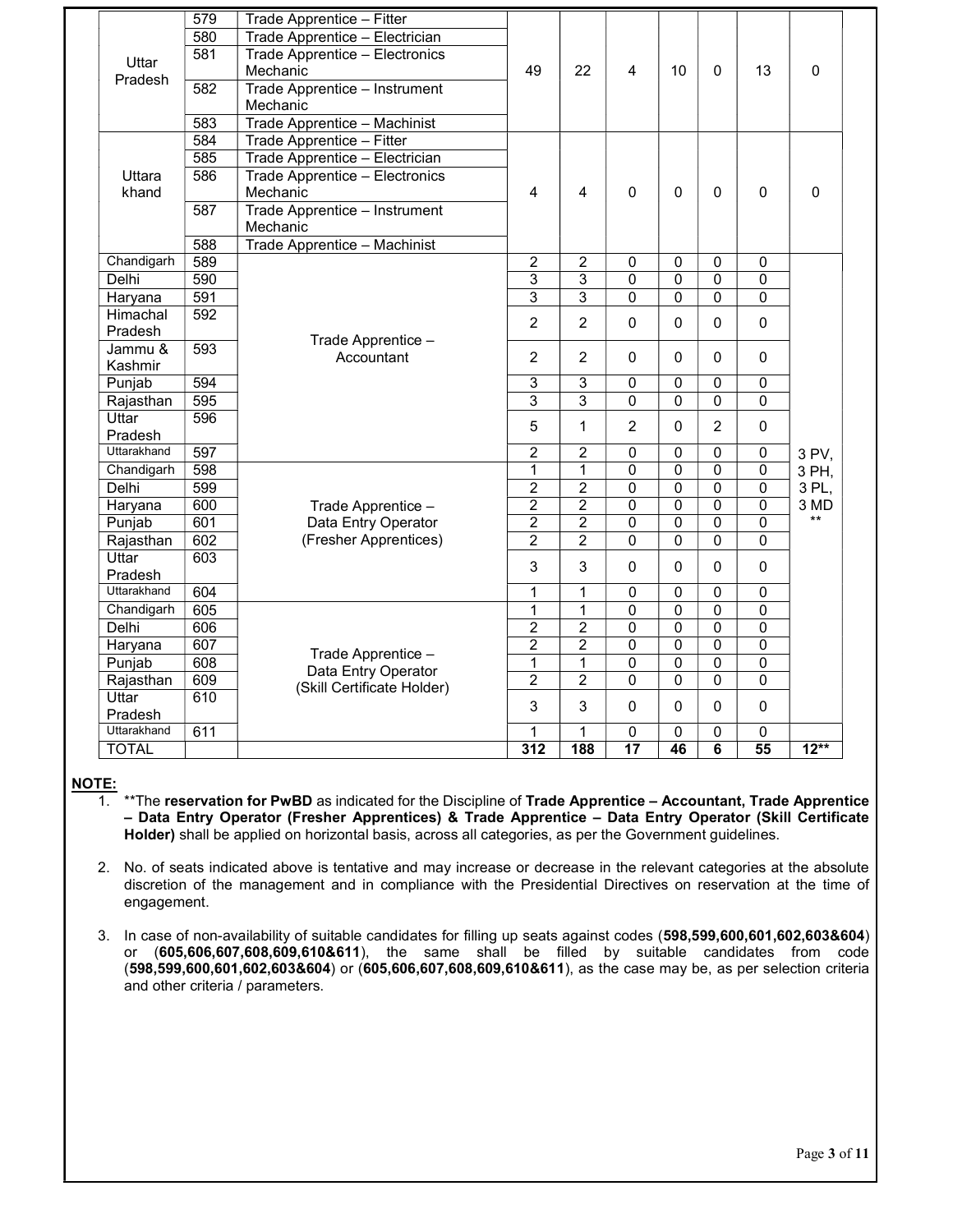### A. Prescribed Qualification/Eligibility Criteria

- 1. For Discipline Code 501/507/513/519/525/531/537/543 Technician Apprentice(Mechanical)- 3 years Diploma in Mechanical Engineering from recognized Institute/University with minimum 50 % marks in aggregate for General & OBC candidates & 45% in case of SC/ST candidates against reserved positions.
- 2. For Discipline Code 502/508/514/520/526/532/538/544 Technician Apprentice(Electrical) 3 years Diploma in Electrical Engineering from recognized Institute/University with minimum 50 % marks in aggregate for General & OBC candidates & 45% in case of SC/ST candidates against reserved positions.
- 3. For Discipline Code- 503/509/515/521/527/533/539/545 Technician Apprentice(Instrumentation) 3 years Diploma in Instrumentation Engineering from recognized Institute/University with minimum 50 % marks in aggregate for General & OBC candidates & 45% in case of SC/ST candidates against reserved positions.
- 4. For Discipline Code- 504/510/516/522/528/534/540/546 Technician Apprentice(Civil) 3 years Diploma in Civil Engineering from recognized Institute/University with minimum 50 % marks in aggregate for General & OBC candidates & 45% in case of SC/ST candidates against reserved positions.
- 5. For Discipline Code- 505/511/517/523/529/535/541/547 Technician Apprentice(Electrical & Electronics) 3 years Diploma in Electrical & Electronics Engineering from recognized Institute/University with minimum 50 % marks in aggregate for General & OBC candidates & 45% in case of SC/ST candidates against reserved positions.
- 6. For Discipline Code- 506/512/518/524/530/536/542/548 Technician Apprentice(Electronics) 3 years Diploma in Electronics Engineering from recognized Institute/University with minimum 50 % marks in aggregate for General & OBC candidates & 45% in case of SC/ST candidates against reserved positions.
- 7. For Discipline Code- 549/554/559/564/569/574/579/584 Trade Apprentice (Fitter) Regular Full time ITI (Fitter) recognized by NCVT / SCVT.
- 8. For Discipline Code- 550/555/560/565/570/575/580/585 Trade Apprentice (Electrician) Regular Full time ITI (Electrician) recognized by NCVT / SCVT.
- 9. For Discipline Code- 551/556/561/566/571/576/581/586 Trade Apprentice (Electronics Mechanic) Regular Full time ITI (Electronics Mechanic) recognized by NCVT / SCVT.
- 10. For Discipline Code- 552/557/562/567/572/577/582/587 Trade Apprentice (Instrument Mechanic) Regular Full time ITI (Instrument Mechanic) recognized by NCVT / SCVT.
- 11. For Discipline Code- 553/558/563/568/573/578/583/588 Trade Apprentice (Machinist) Regular Full time ITI (Machinist) recognized by NCVT / SCVT.
- 12. For Discipline Code 589/590/591/592/593/594/595/596/597 Trade Apprentice-Accountant: Regular Full Time Graduate in any discipline with minimum 50% marks in aggregate for General & OBC candidates and 45% in case of SC/ST/PwBD candidates for reserved positions from a recognized Institute/University.
- 13. For Discipline Code 598/599/600/601/602/603/604 Trade Apprentice Data Entry Operator (Fresher Apprentices): Class XII or its equivalent with minimum 50% marks in aggregate for General & OBC candidates and 45% in case of SC/ST/PwBD candidates for reserved positions from a recognized Board/Institute.
- 14. For Discipline Code 605/606/607/608/609/610/611 Trade Apprentice Data Entry Operator (Skilled Certificate Holders): Class XII or its equivalent with Skill Certificate holder in 'Domestic Data Entry Operator' with minimum 50% marks in aggregate for General & OBC candidates and 45% in case of SC/ST/PwBD candidates for reserved positions from a recognized Board / Institute.
- 15. For all discipline codes: The prescribed qualification for Class XII / Graduate / Diploma holders should be from a recognized Board/ University/Institute as a regular full time course in the relevant trade/discipline with minimum 50% marks (45% for SC/ST and PwBD category candidates for the seats reserved for them) in aggregate.

Wherever CGPA/OGPA or Letter Grade is awarded in the Class XII/ ITI (Fitter)/Degree/Diploma examinations, its equivalent aggregate percentage of marks must be indicated in the On-line Application as per the norms adopted by Board/University/Institute. Candidates will have to furnish certificate from the concerned University/Institute regarding the equivalent aggregate percentage of marks with reference to their CGPA/OGPA or Letter Grade at the time of document verification failing which their candidature will not be considered.

16. For ITI qualification in the relevant trade, eligibility shall be pass marks. Only regular full time ITI course recognised by NCVT/SCVT shall be considered.

Page 4 of 11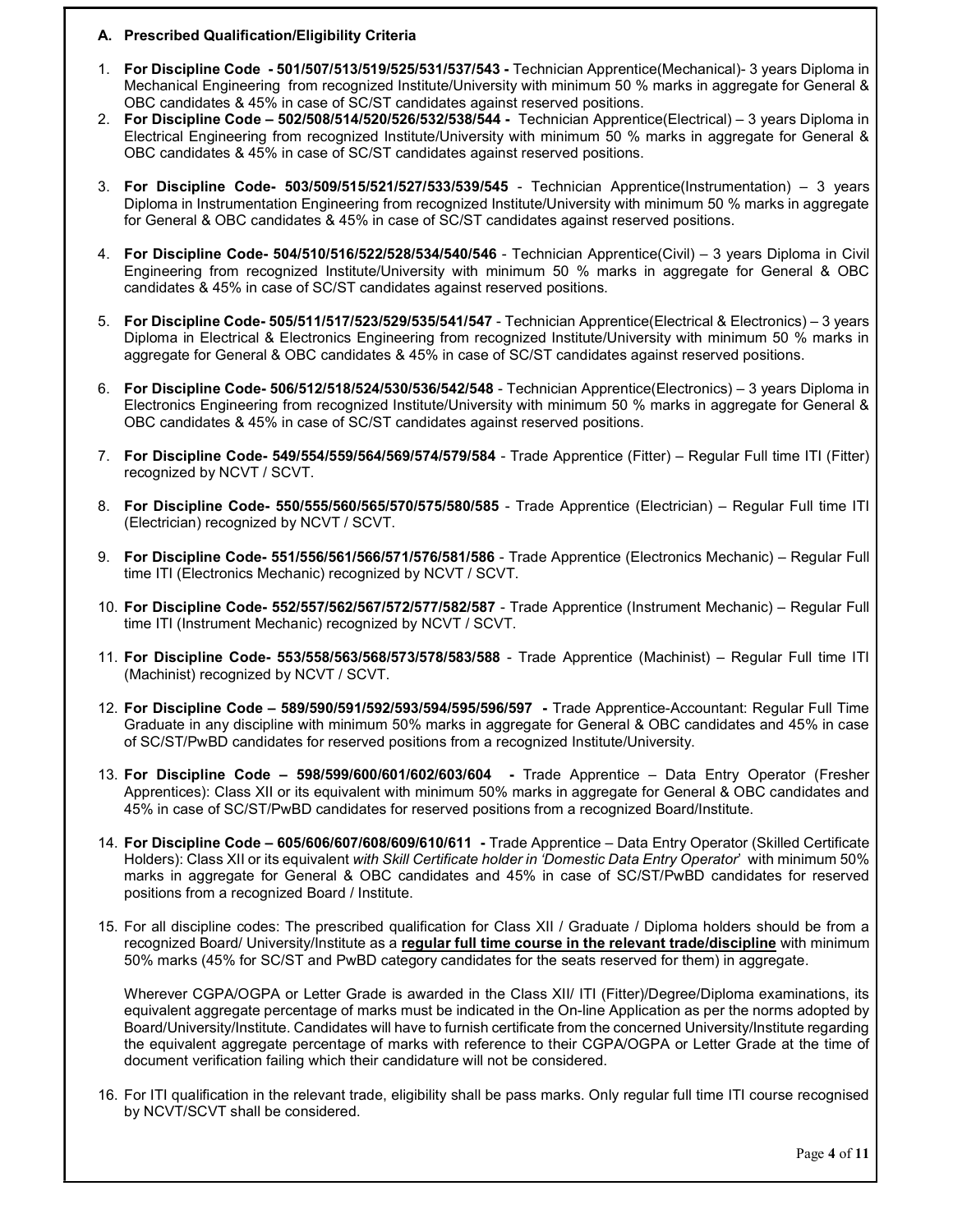- 17. Under Discipline Code 598/599/600/601/602/603/604, "Fresher apprentice" will be considered. "Fresher apprentice" means a non-graduate apprentice, who has not undergone any institutional training or skill training, before taking up on-the-job training or practical training under the Apprentices Act, 1961.
- 18. Under Discipline Code 605/606/607/608/609/610/611, Skill Certificate Holders will be considered. Candidates applying against Code 111 with Skill Certificate in 'Domestic Data Entry Operator' should possess skill certificate for training of less than one year issued by an awarding body recognised under National Skill Qualifications Framework or any other authority recognised by the Central Govt. in this regard.
- 19. Candidates possessing Diploma in Engineering in relevant trade / discipline under recognized lateral entry scheme (Class–XII (Sc.)/ ITI admitted in 2nd year of Diploma course) shall also be considered eligible subject to meeting prescribed percentage of marks on the basis of aggregate of all semesters in the diploma course.
- 20. Candidates with qualification acquired through Distance Learning / Part Time / Correspondence Mode shall NOT be considered.
- 21. Candidates possessing higher professional qualifications such as BE / B Tech, MBA, CA, LLB, MCA or any such equivalent qualification or pursuing higher qualification shall NOT be considered. Suppression of information regarding possession or pursuing higher qualification shall render a candidate ineligible for consideration at any stage of selection/termination or any time during engagement.
- 22. Candidates applying for more than one Trade/Discipline will not be considered and their applications will be summarily rejected.
- 23. In case the date of declaration of result is not mentioned in the Mark Sheet, the candidate shall be required to submit a certificate mentioning the date of publication of result from the Principal of the School/Polytechnic/ College/Institute from where the candidate pursued his/her Class XII/ITI(Fitter) /Graduation/Diploma course, at the time of Document Verification.
- 24. Reservation for PwBD Candidates for the Discipline Code 589/590/591/592/593/594/595/596/597, 598/599/600/601/602/603/604 & 605/606/607/608/609/610/611: To be eligible against reservation for PwBD, the permanent disability should be a minimum of 40% as issued by the Competent Authority in the Disability Certificate. Categories of Disability with a minimum of 40% and above are given below -

VH - PV: Low Vision (LV) / Partially Blind (PB)

HH – PH: Partially Deaf

OH – PL: Musculosketeletal (OA – one arm affected / OL – One leg affected / OAL – One arm and one leg affected), Leprosy cured, Dwarfism, Acid Attack Victim, Cerebral Palsy MD – A combination of the above

The Rights of Persons with Disabilities Act 2016 - Section 2(r) defines "person with benchmark disability" as a person duly certified by the certifying authority with:

 Not less than 40% of a specified disability where specified disability has not been defined in measurable terms, and

A disability where specified disability has been defined in measurable terms.

The candidates are required to submit a Disability Certificate issued by competent authority as per the Rights of Persons with Disabilities Rules, 2017, failing which their candidature as PwBD candidates will not be considered. Persons with Benchmark Disabilities must be capable of performing the task assigned to them/take instructions using suitable aids and appliances.

PwBD candidates with less than 40% of permanent disability are NOT eligible.

- 25. The candidates who have undergone Apprenticeship earlier or pursuing Apprenticeship Training in an Industry as per the Apprenticeship Act, 1961/1973 as amended from time to time or job experience for a period of 1 year or more are NOT eligible.
- 26. Candidates who have completed 3 YEARS after acquiring the prescribed educational qualification as on date of reckoning i.e. 30.11.2019 shall NOT BE ELIGIBLE for engagement.
- 27. Candidates, who have undergone training and / or having job experience for a period of one year or more are not eligible for being engaged.
- 28. In case the date of Declaration of result is not mentioned in the Mark Sheet, the candidate must submit a certificate mentioning the date of publication of result from the Principal of the College/Institute from where the candidate pursued his Graduation/Diploma in Engineering, along with his application form.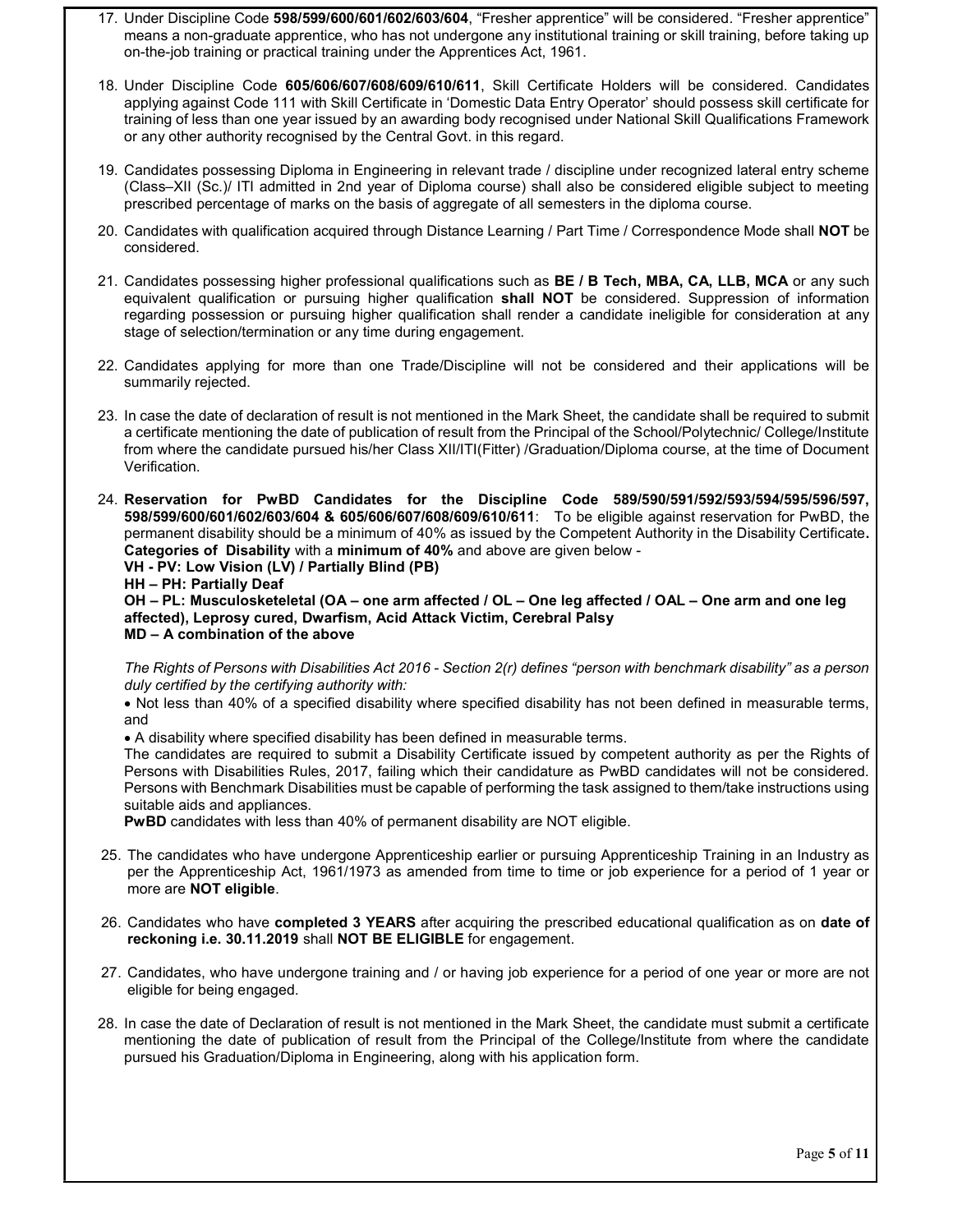29. Candidates registered with Local / State Employment Exchange(s) / Vocational Rehabilitation Centre for Person with Benchmark Disability (PwBD) and meeting the prescribed eligibility criteria, are required to apply Online, failing which their candidature will not be considered.

# B. Age Limit

- 1. Minimum 18 years and maximum 24 years as on 30.11.2019 for General / EWS candidates. Relaxation of upper age limit to SC/ST/OBC (NCL)/PwBD candidates shall be extended as per Govt. guidelines.
- 2. Mark sheet / Certificate issued by Board of Secondary Education for passing Matriculation (Class X) examination shall be the only acceptable document in support of age.
- C. Reservation, Concessions & relaxations to candidates belonging to SC/ST/OBC(NCL)/PwBD/Economically Weaker Sections (EWS)
- 1. Reservation for candidates belonging to SC, ST, OBC (NCL), PwBD & EWS categories will be in terms of numbers indicated above.
- 2. However, if the prescribed no. of persons belonging either to the Scheduled Caste or Scheduled Tribes are not available as per Selection criteria and other criteria/parameters, the seats reserved in any trade for them may be filled by persons belonging to the Scheduled Tribes or as the case may be to the Scheduled Caste on the basis of position in the merit list based on marks obtained in the Written Test, meeting the notified eligibility criteria and documents found in order upon verification etc. If the reserved seats cannot be filled even in the above given manner, seats so lying unfilled may be filled first by persons belonging to Other Backward Classes on the basis of position in the merit list based on marks obtained in the Written Test, meeting the notified eligibility criteria and documents found in order upon verification etc. Seats still remaining unfilled will be filled by candidates belonging to unreserved category on the basis of position in the merit list based on marks obtained in the Written Test, meeting the notified eligibility criteria and documents found in order upon verification etc.

Similarly, if seats reserved in any trade for the Other Backward Classes cannot be filled from the Other Backward Classes, then the seats so lying unfilled may be filled by persons belonging to the Scheduled Caste or Scheduled Tribes on the basis of position in the merit list based on marks obtained in the Written Test, meeting the notified eligibility criteria and documents found in order upon verification etc. Seats still remaining unfilled will be filled by candidates belonging to unreserved category on the basis of position in the merit list based on marks obtained in the Written Test, meeting the notified eligibility criteria and documents found in order upon verification etc.

Similarly, if seats reserved in any trade for the Economically Weaker Section (EWS) cannot be filled from the Economically Weaker Section (EWS), then the seats so lying unfilled may be filled by persons belonging to unreserved category on the basis of position in the merit list based on marks obtained in the Written Test, meeting the notified eligibility criteria and documents found in order upon verification etc.

- 3. Relaxation in upper age upto 5 years for SC/ST candidates and 3 years for OBC (NCL) candidates considered against reserved positions will be allowed.
- 4. Relaxation in upper age upto 10 years for Persons with Benchmark Disabilities (PwBD) candidates irrespective of reservation of seats for them. Further, upper age relaxation of 5 years to PwBD candidates belonging to SC/ST category and 3 years to PwBD-OBC(NCL) candidates.
- 5. A PwBD candidate availing of only age relaxation (no relaxation in eligibility qualification marks/in written test qualifying marks) shall be considered against unreserved seat in order of merit in the select list before being considered against a reserved seat.
- 6. Reservation for PwBD categories to be engaged as Apprentices shall be in consistence with Section 34(1) of the Rights of Persons with Disabilities Act, 2016.
- 7. Reservation in PwBD category will be extended on horizontal basis, against notified numbers of seats in identified Trade/Disciplines.
- 8. Minimum prescribed qualification marks will be relaxed by 5% for candidates belonging to SC/ST/PwBD categories considered against reserved positions.
- 9. A person with a specified disability listed in the Schedule appended to the Act but not covered under Section 34(1), if certified by a certifying officer as a person with disability of 40% or above, shall be allowed concessions/relaxations available to PwBDs. One shall be declared successful, if selected on merit against unreserved seats. His/her candidature will not be considered/adjusted against reservation provided to PwBDs under Section 34(1) of the Act of 2016.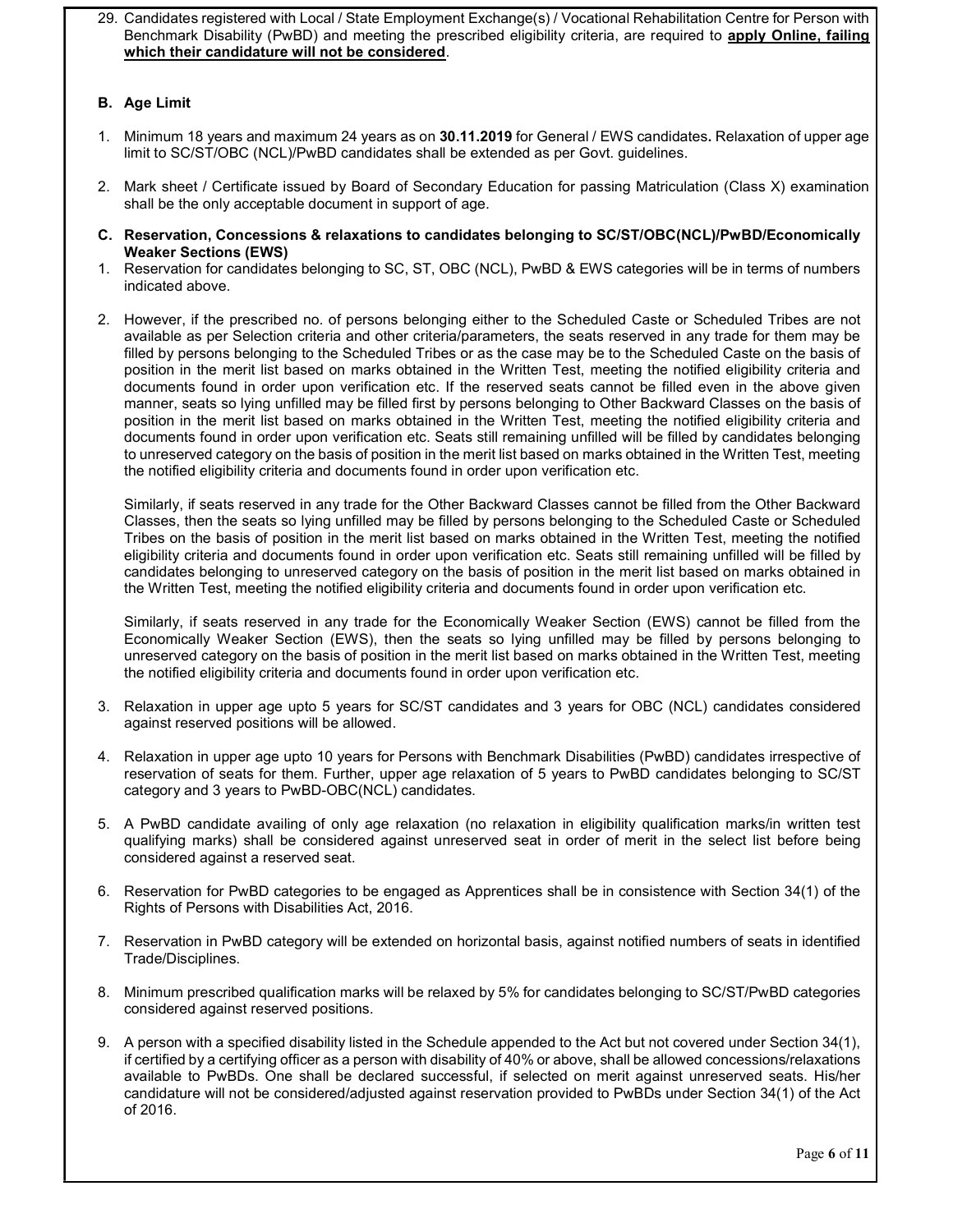- 10. For claiming the benefit of OBC category, the candidate should submit caste certificate in the proforma prescribed by Govt. of India, which would, among others specifically mention that the candidate does not belong to the persons/sections (creamy layer) as mentioned in column 3 of the schedule to the Department of Personnel & Training, Government of India OM No.36012/22/93-Estt.(SCT) dated 08.09.1993 and OM No. 36036/2/2013- Estt.(Res.) dated 30.05.2014. In case of candidates belonging to OBC (non-creamy layer) category, name of OBC caste mentioned in the certificate should fall in the Central List of OBCs of the respective State and non-creamy layer status should be valid as on cut-off date of reckoning eligibility criteria i.e. 30.11.2019.
- 11. Candidates belonging to OBC category but falling in creamy layer are not entitled to OBC reservation benefits. Accordingly such candidates may choose to apply for the positions provided they meet the age criteria applicable to UR candidates and indicate their category as "UR (Unreserved)".
- 12. Candidates belonging to EWS category are required to submit an Income & Asset Certificate issued by Competent Authority prescribed under Point No.5 of the Department of Personnel & Training's O.M. No.36039/1/2019- Estt(Res) dated 31.01.2019.
- 13. SC/ST/PwBD candidates appearing for Written Test/Document Verification will be reimbursed single second class railway fare from the nearest railway station of the mailing address to the place of Written Test/Document Verification and back by the shortest route on production of ticket, provided the distance is not less than 30 KMs.

## D. Period of Apprenticeship Training

- 1. 12 Months for all disciplines except
- 2. Trade Apprentice Data Entry Operator (Fresher Apprentices) & Trade Apprentice Data Entry Operator (Skilled Certificate Holders) will be having 15 Months training

### E. Date of Reckoning Eligibility Criteria

The date for the purpose of possession of qualification and meeting age criteria shall be 30.11.2019

### Selection Methodology

- 1. Selection shall be on the basis of performance of the candidates on the basis of marks obtained by them in the Written Test (Duration 90 Minutes) and meeting notified eligibility criteria.
- 2. The Written Test will comprise of 100 questions with Objective Type Multiple Choice Questions (MCQs) consisting of four option with one correct option. The questions would be in bilingual i.e. English & Hindi.
- 3. The written test will assess the candidates on the following parameters:-

### Trade Apprentice Accountant

- Generic Aptitude including Quantitative Aptitude 30 Marks
- Reasoning Abilities 30 Marks
- Basic English Language Skills 40 Marks

### Trade Apprentice (Data Entry Operator)

- General Aptitude and Reasoning Abilities 25 Marks
- Basic English Language Skills 25 Marks
- Quantitative Aptitude 25 Marks
- General Awareness 25 Marks

### Trade Apprentice (Fitter/Electrician/Electronics Mechanic/Instrument Mechanic/Machinist) & Technician Apprentice (Mechanical/Electrical/Instrumentation/Civil/Electrical & Electronics/Electronics):

- Technical Acumen in relevant discipline 40 Marks
- Generic Aptitude including Quantitative Aptitude 20 Marks
- Reasoning Abilities 20 Marks
- Basic English Language Skills 20 Marks
- 4. The candidates will have to secure a minimum of 40% marks in written test to qualify for selection process. The minimum qualifying marks shall be 35% for candidates belonging to SC/ST/PwBD categories against reserved positions.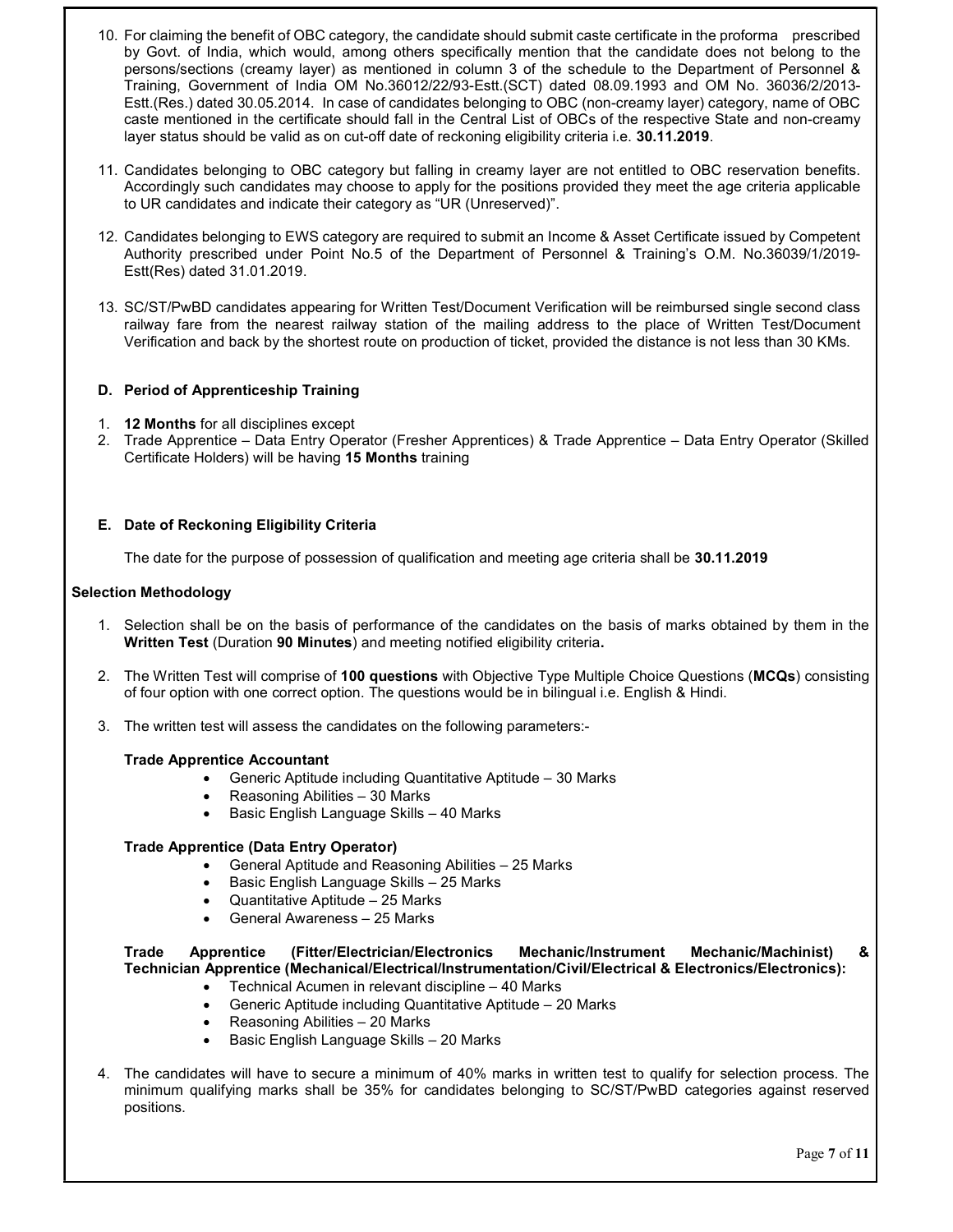5. Candidates selected as apprentices will have to fulfill the minimum physical fitness standard / parameters as specified in the Apprentice Act and amendments / modification issued from time to time. Only those candidates declared fit in pre-engagement medical and physical fitness shall be considered for engaging as apprentice.

# F. Document Verification

Candidates shortlisted on the basis of their position in the merit list and subject to number of seats in respective Trades/Disciplines, shall be called for document verification. The following original documents along with a selfattested copy should be furnished at the time of Document Verification:

- 1. 10th Pass/Matriculation certificate issued by the concerned education board as proof of date of birth. No other document will be accepted for verification of date of birth.
- 2. SC/ST/OBC(NCL)/Disability/EWS-Income & Asset Certificate by reserved category candidates in the prescribed format issued by Competent Authority.
- 3. Class XII marksheet issued by the concerned education board/ Semester-wise/ year-wise mark sheets of ITI (Fitter) issued by NCVT or SCVT/Graduation/Diploma Engineering
- 4. Class XII/Final ITI (Fitter) issued by NCVT or SCVT/Graduation/Diploma Certificate issued by respective Board/ Authority.
- 5. Conversion certificate from CGPA/OGPA/Letter Grade to percentage of marks, if applicable, from concerned University/Institute.
- 6. Certificate mentioning the date of publication of result from the Principal of the Polytechnic/ School/College/ Institute from where the candidate pursued his/her Class XII/ITI (Fitter)/ Graduation/ Diploma course, if applicable.
- 7. For Candidates applying against Code 111 with Skill Certificate in 'Domestic Data Entry Operator' Skill certificate issued by an awarding body recognised under National Skill Qualifications Framework or any other authority recognised by the Central Govt. in this regard.
- 8. Any other Certificate, as specified.

# Pre-Engagement Medical Fitness

- 1. Candidates selected as apprentices will have to fulfil the minimum physical fitness standard / parameters as specified in the Apprentices Act and amendments/modifications issued from time to time.
- 2. Medical examination of PwBD candidates shall be with due consideration to the provisions of Rights of Persons with Disabilities Act, 2016.
- 3. Only those candidates who are declared fit in pre-engagement medical examination shall be considered for engagement as apprentice.

## G. Offer of engagement

Finally shortlisted candidates whose documents including pre-engagement medical fitness certificate is found in order shall be issued offer of engagement.

## H. Liability to Declare

- 1. Candidates with reported ailments, deficiencies or abnormalities shall make a declaration to this effect while submitting their application.
- 2. A candidate found UNFIT during medical examination conducted by any unit of IOCL or any other PSU while seeking engagement as an apprentice or while seeking a regular employment in the past, is also required to declare the same with reasons for being declared UNFIT.
- 3. Candidates have to necessarily declare in case he has been arrested, prosecuted, kept under detention or fined, convicted by a Court of Law or for any offence debarred / disqualified by any Public Service Commission from appearing in its examination.

## I. Other Conditions:

- 1. Stipend: Rate of stipend payable to apprentices per month shall be as prescribed under Apprentices Act, 1961/1973 / Apprentices Rules 1992 (as amended) and Corporation's guidelines.
- 2. Personal Protective Equipment: The Apprentices selected against codes 101, 102, 103, 104, 105, 106 & 107 shall be provided with one pair of safety shoes & a Helmet (returnable upon completion of training), wherever applicable.
- 3.
- 4. Company Accommodation/HRA: No HRA or Company's accommodation shall be provided to Apprentices.
- 5. Leave & Holidays: The following leave & holidays shall be admissible to Apprentices:
	- a) General Leave- 32 days @ 8 days per quarter during the period of Apprenticeship including on medical grounds.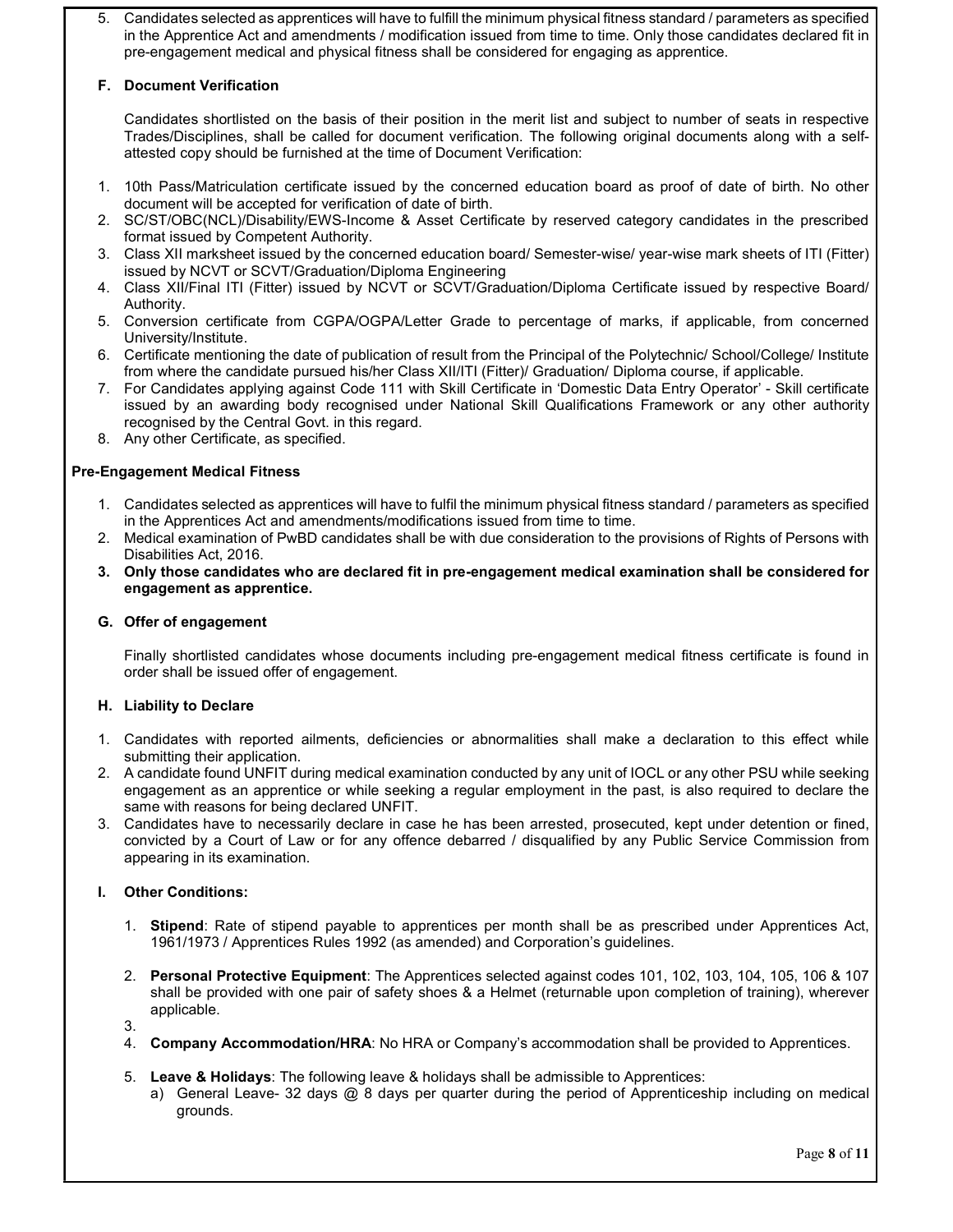- b) Casual Leave- 12 days per calendar year (pro-rata)
- c) An Apprentice shall avail such Holidays as are observed in the establishment in which he/she is undergoing Apprenticeship training.
- d) Leave not availed shall lapse at the end of apprenticeship period.
- 6. Insurance Coverage: Apprentices shall be covered under suitable Accident Insurance Coverage.
- 7. Discipline: Apprentices shall be covered under the Certified Standing Orders applicable to workmen at the establishment where they are undergoing Apprenticeship training.
- 8. Period of Apprenticeship Training: may be extended under certain circumstances as provided under Rule 7 of the Apprentices Rules 1992.
- 9. Rules/guidelines, as may be prescribed by the Govt/framed by the Corporation from time to time, shall apply.
- 10. The decision of the Management will be final and binding on all candidates on all matters relating to eligibility, acceptance or rejection of the applications, mode of selection and cancellation of the selection process etc. No correspondence will be entertained in this regard.

### J. General Instructions:

- 1. Candidates are advised to carefully read the full advertisement for details of educational qualification and other eligibility criteria before submission of on-line application.
- 2. The Apprenticeship agreement shall be registered on-line with respective authorities.
- 3. At any stage of the selection process, if it is found that the candidate has furnished false or incorrect information, the candidature of the candidate will be cancelled. Candidate shall also render himself liable for criminal prosecution.
- 4. The candidature of the applicant would be provisional and subject to subsequent verification of certificates and testimonials etc. In case it is detected at any stage of engagement or thereafter, that a candidate does not fulfil<br>the eligibility norms and/or that he/she has furnished any incorrect/doctored/false the eligibility norms and/or that he/she has furnished any incorrect/doctored/false information/certificate/documents or has suppressed any material fact(s), his/her candidature will stand cancelled. If any of these shortcomings is/are detected even after engagement, his/her engagement is liable to be terminated.
- 5. Candidates are required to bring one Photo ID proof in ORIGINAL anyone from among Aadhar Card/PAN Card/Voter ID Card/Driving License/Passport – along with Admit Card at the time of Written Test.
- 6. Candidates without Admit Card and proof of ID as stated herewith will not be allowed to take the Written Test.
- 7. Any corrigendum/addendum or updates with regard to this advertisement shall be made available on our website: www.iocl.com.
- 8. Disputes, if any shall be subject to jurisdiction of the local Court at New Delhi, for which the candidate has applied for Apprenticeship.
- 9. Candidates are advised to carefully read the full advertisement for details of educational qualification and other eligibility criteria before submission of online application.
- 10. Candidates are advised to register as a Trade Apprentice online in the Regional Directorate of Apprenticeship Training (RDAT) http://www.apprenticeship.gov.in/Pages/Apprenticeship/home.aspx OR as a Technician Apprentice online with the Board of Apprenticeship Training (BOAT) at https://portal.mhrdnats.gov.in/boat/commonRedirect/registermenunew!registermenunew.action
- 11. Candidate for Trade Apprenticeship (Optional Trade) should register themselves on NSDC at https://apprenticeshipindia.org
- 12. If the application is not submitted in the line with the eligibility criteria, terms & conditions, then the application is liable for rejection.
- 13. Candidates are requested to apply sufficiently in advance before the closing date.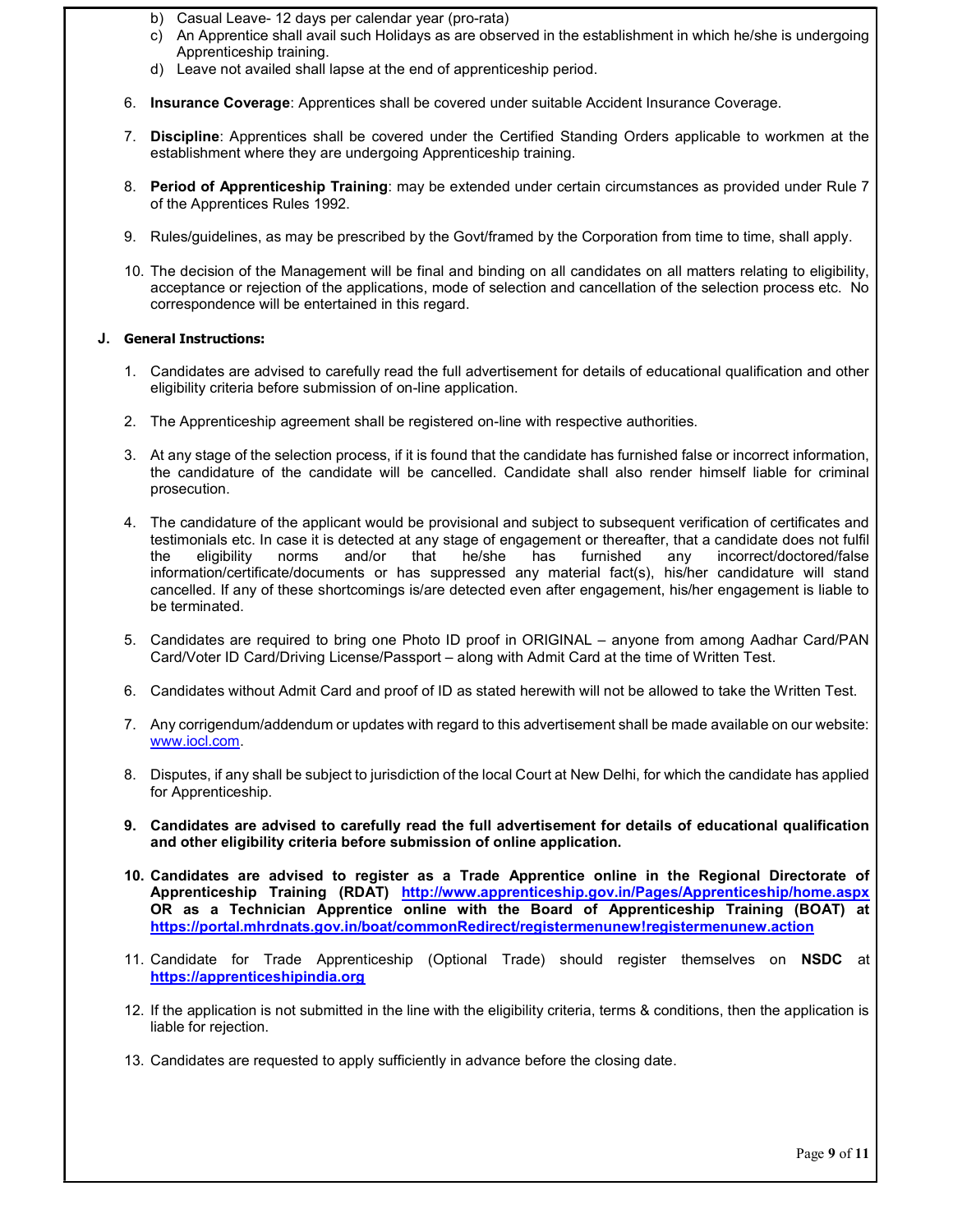- 14. All the candidates are advised to keep the copy of the printout of the online application form for reference as candidates are required to quote their application no. and date of birth for downloading admit cards from our website: www.iocl.com or at (https://www.iocl.com/PeopleCareers/Apprenticeships.aspx)
- 15. Candidates are advised to periodically visit our above website as all future correspondence and latest information with regards to written test shall be only on our website and/or by email/sms-alerts.
- 16. Any corrigendum/addendum etc. or updates with regard to this advertisement shall be made available on our website: www.iocl.com or at (https://www.iocl.com/PeopleCareers/Apprenticeships.aspx) ONLY.
- 17. Candidates have to apply for ANY ONE DISCIPLINE CODE ONLY. Candidates applying for more than one discipline Code will not be considered and their applications will be summarily rejected.
- 18. Wherever CGPA/OGPA or Letter Grade is awarded in the ITI /Degree/ Diploma in Engineering examination, its equivalent aggregate percentage of marks must be indicated in the On-line Application Form as per the norms adopted by University/Institute.
- 19. The candidature of the applicant would be provisional and subject to subsequent verification of certificates and testimonials. In case, it is detected at any stage of engagement or thereafter, that a candidate does not fulfil the eligibility norms and/or that he/she has furnished any incorrect/doctored/false information/certificate/documents or has suppressed any material fact(s), his/her candidature will stand cancelled. Candidate shall also render himself liable to criminal prosecution. If any of these shortcomings is/are detected even after engagement if any, his/her engagement is liable to be terminated.
- 20. Engagement of selected candidates is subject to his/her being declared medically fit as per the requirement of the Corporation. All such engagement will also be subject to all relevant Rules/policies/guidelines of the Corporation.
- 21. The decision of the Management will be final and binding on all candidates on all matters relating to eligibility, acceptance or rejection of the applications, mode of selection, cancellation of the selection process either in part or full, etc. No correspondence will be entertained in this regard. Filling up of the seats is solely at the discretion of the management based on suitability of candidates and no claim will arise for engagement, if some of these seats are not filled due to unsuitability/insufficient number of candidates.
- 22. Applications/Registration which are incomplete or are received in any other mode/form, or not fulfilling the eligibility criteria and/or those received after the last date of submission of on-line applications shall not be considered "Eligible" and treated as "Rejected". Canvassing of any kind shall disqualify the candidate.
- 23. Mere selection in written examination or empanelment after the selection process shall not confer any right of engagement to the applicants.
- 24. Upon completion of the Apprenticeship period the Corporation shall have no obligation to offer employment to such apprentices nor can an Apprentice claim right for employment on the grounds of completion of Apprenticeship.

## K. How to apply

- 1. The candidates meeting the prescribed eligibility criteria may apply online from through the link which will be provided in our corporate website www.iocl.com(Careers-> Apprenticeships-> Engagement of Technical and Non-Technical Trade & Technician Apprentices in Northern Region (Marketing Division). Only Online mode of applications will be accepted.
- 2. Candidate needs to upload, scanned copy of the latest colour photograph, scanned copy of the documents namely proof of date of birth (Xth Std certificate/mark sheet), prescribed educational qualification, EWS / Caste certificate as applicable and signature to be uploaded without fail. In the absence of any single document, the application shall be summarily rejected. Eligible candidates will be intimated by e-mail / sms for downloading admit card for the written test.
- 3. The candidate must have an active email ID and mobile phone number which must remain valid for at least next one year. All future communication with candidate will take place only through website / email / SMS alerts. Applications submitted through on-line mode will only be accepted.
- 4. The candidate should have scanned copy of colour photograph and signature in jpg format (size not exceeding 50 KB) ready before applying on-line. The photo and signature in digital form will be required to be uploaded. The candidate must ascertain the correctness of all information before filling in the On-line Application Form and its final submission.